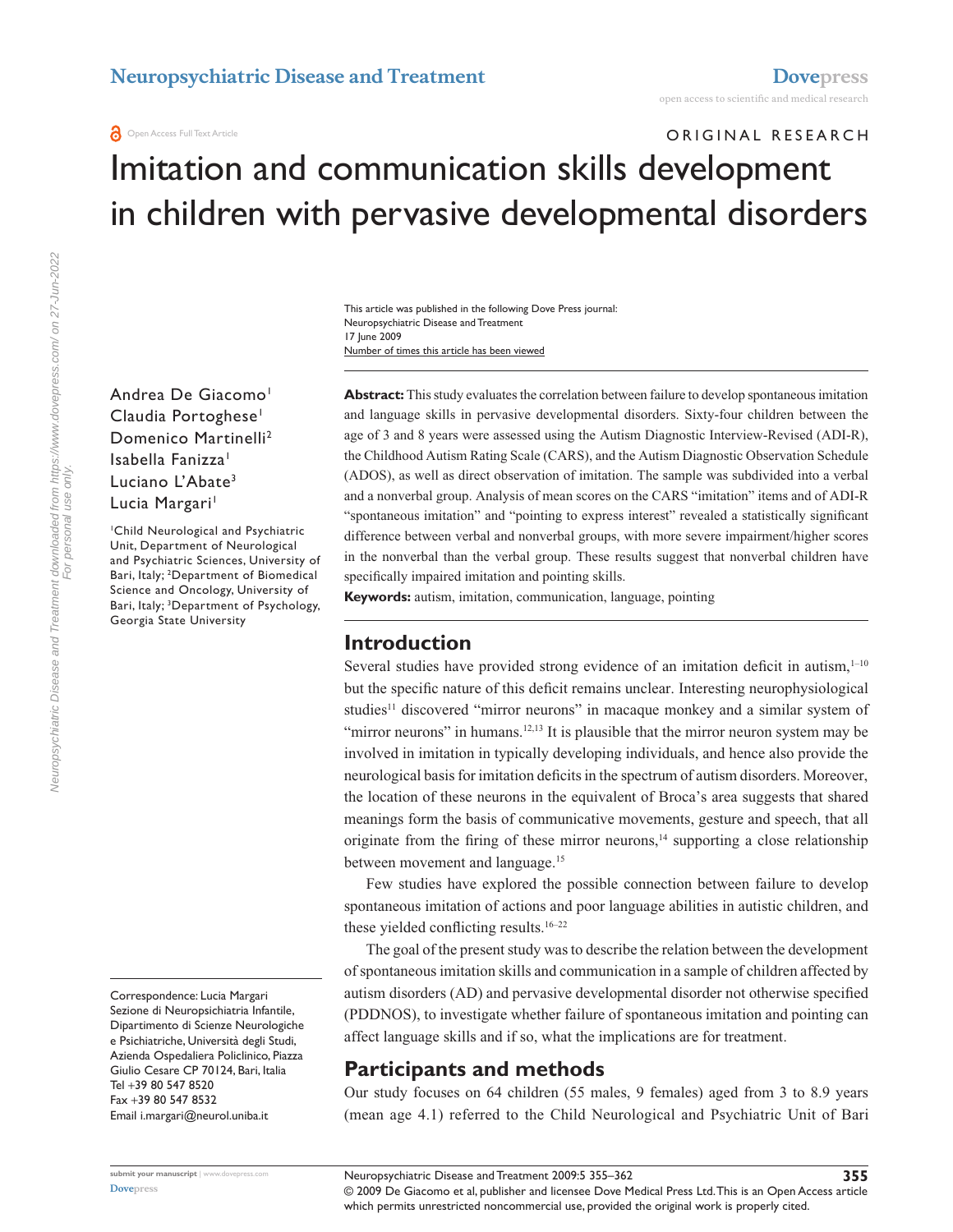University Hospital for symptoms related to autistic spectrum disorders. Exclusion criteria included the presence of neurological disorders of known etiology, major physical abnormalities, and serious head injury.

In accordance with the DSM-IV-TR23 criteria, 34 children, 29 males and 5 females, aged from 3.2 to 6.4 years (mean age 4.1) were diagnosed with an AD at the time of the observation, and 30 children, 26 males and 4 females, aged from 3 to 8.9 years (mean age 4.1) showed symptoms of a PDDNOS. None of the children took medicine. Diagnoses were made by child neuropsychiatrists with a specific experience of assessment of autism spectrum disorders and were corroborated by clinical observation and objective evaluation tests.

Diagnostic evaluation comprised a physical and neurological examination, a general laboratory investigation, and magnetic resonance imaging (MRI) to assess exclusion criteria. All children were assessed through direct free observations and diagnostic instruments: Autism Diagnostic Interview-Revised (ADI-R),<sup>24</sup> Autistic Diagnostic Observation Schedule (ADOS),<sup>25</sup> the Childhood Autism Rating Scale (CARS),26,27 Leiter R International Performance Scale Revised-Visualization and Reasoning Battery (Leiter-R),<sup>28</sup> and Vineland Adaptive Behavior Scale (VABS).<sup>29</sup>

During the observation, the child was also presented with opportunities to imitate simple actions with real objects. All CARS and ADI-R imitation scores were supported by structured observation of imitation by trained child neuropsychiatrists.

#### ADI-R

The child's parents or caregivers were interviewed with the ADI-R, administered by a trained neuropsychiatrist. This instrument is a standardized, structured interview for caregivers of individuals with autism, which provides a diagnostic algorithm for the ICD10 and DSM-IV-TR definition of autism. The ADI-R evaluates three areas of functioning: Reciprocal Social Interaction Domain (RSI), Communication Domain (C), Repetitive and Stereotyped Behavior Domain (RSB). On the basis of the score on each of the three areas, the ADI-R allows two different diagnostic subcategories to be diagnosed: "autism" when the cut-off values are reached or exceeded in all three domains (RSI cut-off = 10; C cut-off =  $7-8$ ; RSB  $cut-off = 3$ ) and evidence of a developmental abnormality is present before the age of 36 months, PDDNOS when the cut-off values are not reached in all three areas or differ from childhood autism criteria in terms of age of onset or when the cut-off values of at least two areas are not reached.

Different cut-offs were applied in the Communication Domain according to whether the participants were verbal (V) or nonverbal (NV) (V cut-off for autism  $= 8$ ; NV cut-off for autism  $= 7$ ). "Verbal", according to the ADI-R protocol, means able to make "functional use of spontaneous, echoed or stereotyped language that, on a daily basis, involves phrases of three words or more that, at least sometimes, include a verb and that is comprehensible to other people."<sup>24</sup>

#### ADOS

ADOS module 1 was used for children without phrase speech and module 2 for children with phrase speech. ADOS allows two different diagnostic subcategories to be diagnosed: "autism" when the cut-off values are reached or exceeded in the communication domain (comm) and social domain (soc): (comm. mod  $1/2$  cut-off =  $4/5$ ; soc mod 1 cut-off =  $7/6$ ; com+soc cutoff  $= 12/12$ ) and PDDNOS when the cut-off values are reached or exceeded in the communication domain (comm) and social domain (soc) and language (comm mod  $1/2$  cut-off =  $2/3$ ; soc mod 1 cut-off =  $4/4$ ; comm+soc  $\text{cutoff} = 7/8$ ).

## CARS

Children were rated according to the CARS, based on behavioral observation and interaction with the examiner and parents. This clinical evaluation of behavior is based on interaction and observation, originally developed as an observational instrument with the aim of identifying children with autism, as differentiated from other developmental disorders. Participants' behaviors were rated on each of 15 items from 1 (age-appropriate behavior) to 4 (severely autistic behavior). These items examine socioemotional and interaction skills, language and communication skills, response to sensory information. According to the CARS manual, autism is defined by a score of  $\geq 30$  points. Total scores of 30 to 36.5 indicate mild–moderate autism, and scores of 37 and above indicate severe autism. The CARS evaluation was completed by an independent qualified child neuropsychiatrist, blinded to the ADI-R and ADOS-G diagnosis.

#### Leiter-R

The Leiter-R scale was used to obtain an estimate of the children's cognitive function. This cognitive evaluation was performed by physicians with qualified child neuropsychiatry experience. This scale was developed as a nonverbal intelligence measurement tool to assess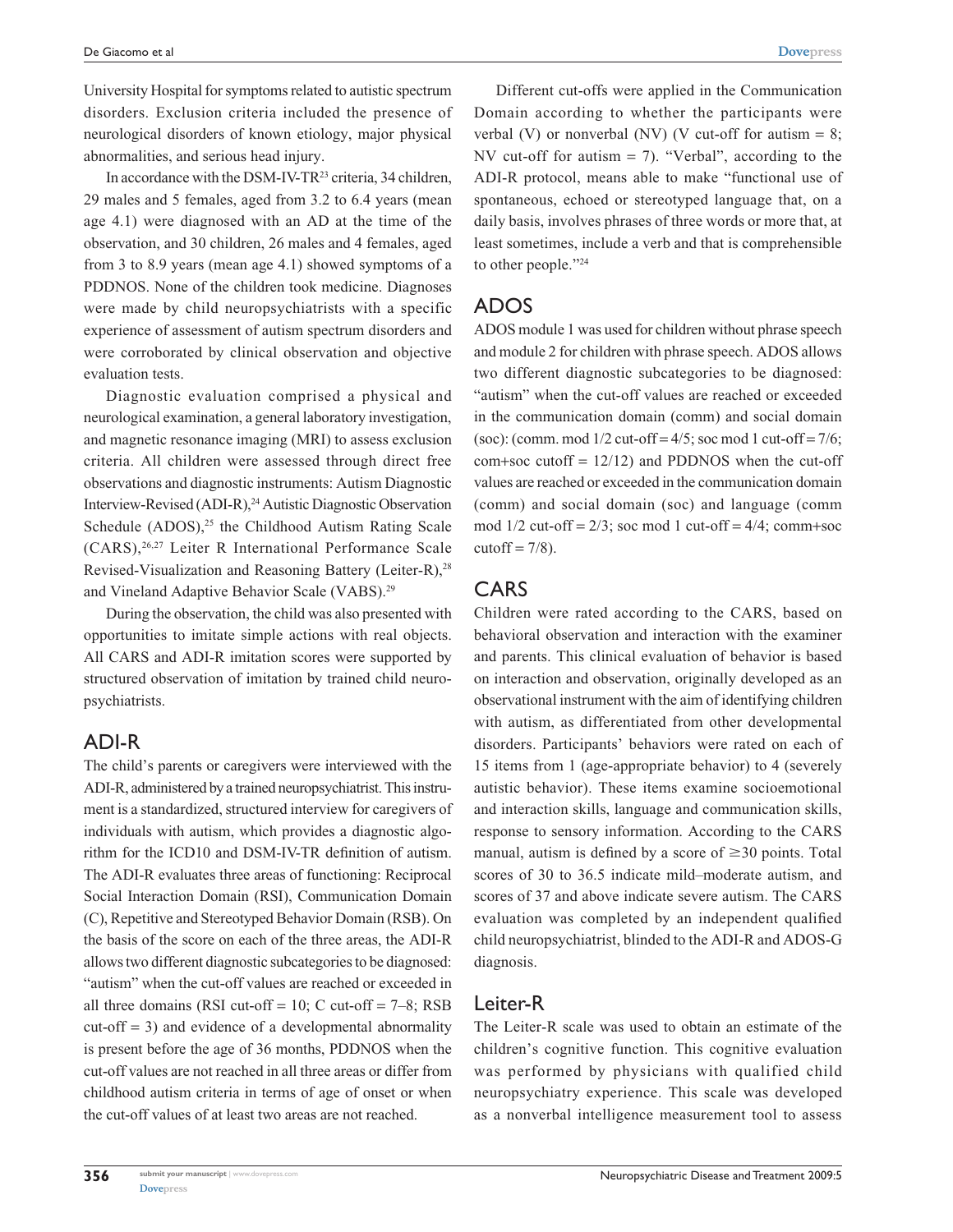children, adolescents and young adults from age 2 years, 0 months to 20 years, 11 months, who could not be reliably and validly assessed with traditional intelligence tests. This test is relatively easy to administer and to respond to. It does not require proficiency in perceiving, manipulating, and reasoning with words or numbers or using any other materials traditionally identified as "verbal". All instructions are adapted to a nonverbal format. Because of these features, this scale is widely utilized for the assessment of the intellectual function of children with PDD, above all those that cannot be tested with standard intelligence tests, because it overcomes the obstacle of impairment in communication skills, in attention and in behavior observed in these children.30

## Communication skills assessment

On the basis of direct observation, semistructured play sessions, CARS "Verbal Communication" item scores and ADI-R item "overall level of language" values, we subdivided our sample into a group of nonverbal participants and a group of verbal participants. The nonverbal group consisted of 33 children with a CARS "Verbal Communication" score 3 (moderately abnormal verbal communication) or 4 (severely abnormal verbal communication) and with an ADI-R item "overall level of language" score 1 (no functional use of three word phrases in spontaneous, echoed or stereotyped speech, but using speech on a daily basis with at least five different words in the last month) or two (fewer than five words total and/or speech not used on a daily basis). ADOS module 1 was applied in these children.

The verbal group consisted of 31 children with a CARS "Verbal Communication" score 1 (normal verbal communication, age- and situation-appropriate) or 2 (mildly abnormal verbal communication) and with an ADI-R item "overall level of language" score 0 (functional use of spontaneous echoed or stereotyped language that, on a daily basis involves phrases of three words or more, that at least sometimes include a verb, and is comprehensible to other people). ADOS module 2 was administered to these children. The nonverbal group consisted of 21 children with AD and 12 children with PDDNOS, while the verbal group consisted of 13 children with AD and 18 children with PDDNOS.

Moreover, one item of the ADI-R "pointing to express interest" in the Communication Domain was chosen for analysis in both the verbal and nonverbal group, graded as follows: 0, spontaneously points; 1, makes some attempt to express interest by pointing; 2, he/she only rarely points; 3, he/she doesn't point.

#### Imitation skills assessment

One item from the ADI-R, "spontaneous imitation of actions" in the Communication Domain and one item from the CARS, "imitation", was selected for analysis in both the verbal and nonverbal group, corroborated by structured imitation observation. The item "spontaneous imitation of actions" from the ADI-R was graded as follows: 0: spontaneously imitates; 1: some indication of spontaneous imitation; 2: limited imitation; 3: very rare or no spontaneous imitation.

The item "imitation" from the CARS was rated as follows: 1, appropriate imitation (the child imitates sounds, words, and movements the same way as a normal child of the same age); 2, mildly abnormal imitation (frequently the child imitates simple behaviors like clapping or sounds. Rarely the child imitates only after a request and with some delay); 3, moderately abnormal imitation (the child imitates only sometimes and only if the adult is very insistent and helps him. Imitation is often delayed); 4, severely abnormal imitation (the child rarely imitates or imitation of sounds, words, and movements is absent, despite requests and help from an adult).

During the imitation observation, the child was presented with opportunities to imitate simple actions (the act of knocking at the doors), action with real objects, to take turns playing with toys (flowers, a car, mug, aeroplane), random "imaginary" objects and to set up a doll's birthday party. Imitation observation was graded as follows: 0, imitation of action on objects; 1, partial imitation of action on objects; 2, no imitation of action on objects.

## Cognitive assessment

A nonverbal IQ was obtained using the Leiter-R scale, which was completed in only 27 children: 14 children diagnosed with AD and 13 diagnosed with PDDNOS, 23 males and 4 females, whereas it was not possible to test the other children using standard intelligence tests due to their poor compliance.

# Data analysis

Analyses of mean scores on the CARS "imitation" item and "spontaneous imitation" and "pointing to express interest" items on the ADI-R were performed with one-way analyses of variance (ANOVA) to evaluate differences between the verbal and nonverbal groups and between verbal and nonverbal children affected by AD and by PDDNOS. To demonstrate the relationship between impaired imitation and lower verbal skills a logistic regression model was used.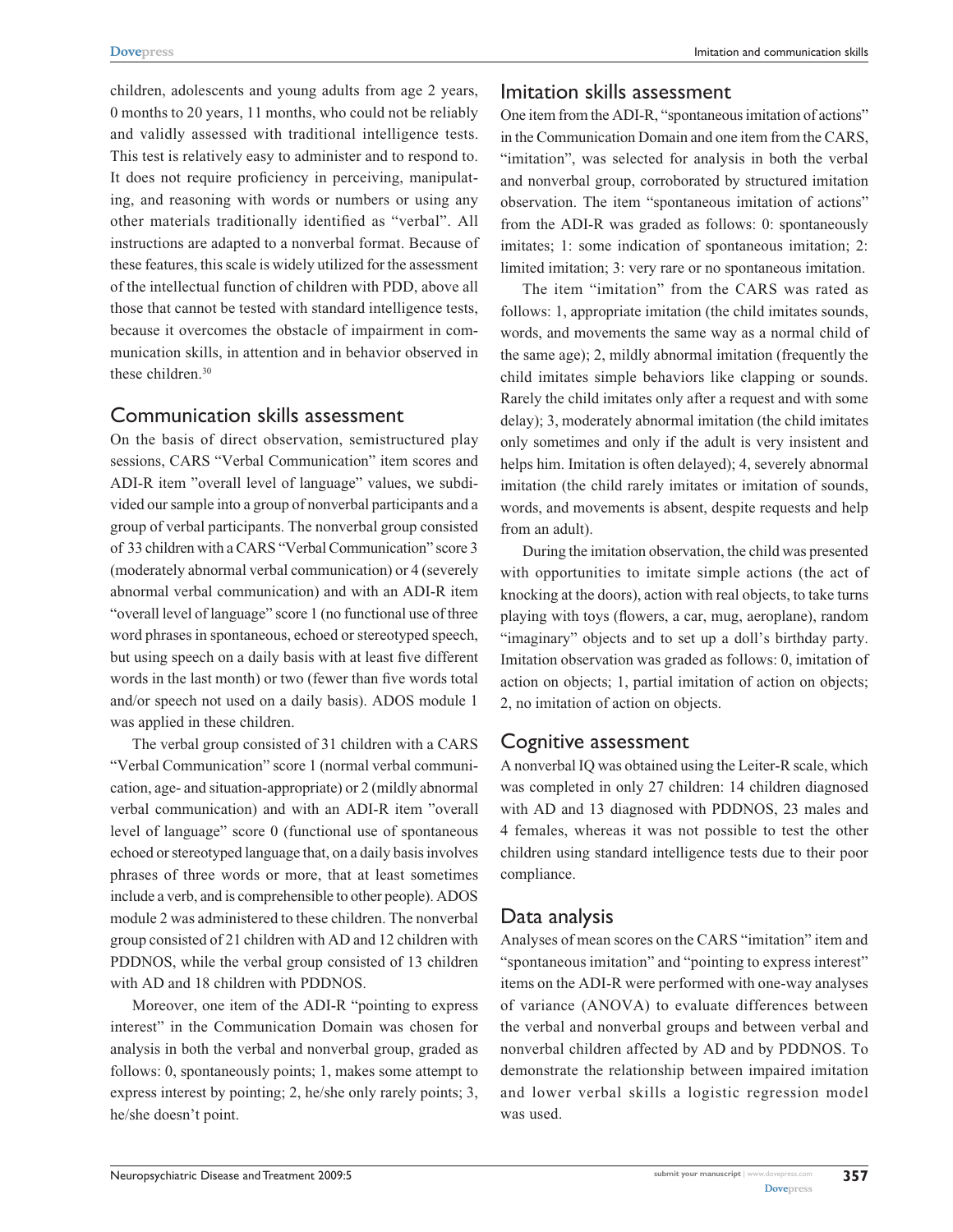Data were tabulated and analyzed using SPSS software (v. 11.0.4 for MAC-OS-X 10.4.8; SPSS Inc., Chicago, IL, USA).

#### **Results**

We studied 64 patients: 34 (29 males, 5 females) affected by AD, 30 (26 males, 4 females) by PDDNOS. Mean age in the AD group was  $4.1 \pm 0.8$  years versus  $4.1 \pm 1.2$  years in the PDDNOS group (Table 1).

The mean ADI-RSI was  $18.4 \pm 5$  in AD and  $12.5 \pm 5.8$ in PDDNOS. The mean ADI-C was  $11.6 \pm 2.5$  in AD versus  $8.9 \pm 2.9$  in PDDNOS. The mean ADI-RSB was  $4.8 \pm 1.1$ in AD and  $3.4 \pm 2$  in PDDNAS. Mean rate of discovery of disturbed development before 36 months was  $4 \pm 0.8$  in AD versus  $3.1 \pm 1.4$  in PDDNOS. The mean CARS was  $36.1 \pm 4.7$ in AD versus 29.4 ±3.4 in PDDNOS (Table 1).

There were 31 children (13 AD and 18 PDDNOS) in the verbal group and 33 children (21 AD and 12 PDDNOS) in the nonverbal group. There was a significant difference  $(F = 24.8; p < 0.001)$  between the means of the CARS total score in the verbal group  $(30 \pm 4)$  and the nonverbal group  $(35.7 \pm 4.9)$ . There was a significant difference (F = 45.4;  $p < 0.001$ ) between the mean total score for the ADI-R RSI in the verbal group  $(10.5 \pm 4)$  and the nonverbal group  $(18.6 \pm 5.3)$ . Instead, there was no a significant difference between the mean total score for the ADI-R RSB in the verbal group  $(4 \pm 1.9)$  and nonverbal group  $(3.9 \pm 1.7)$ . There was a significant difference ( $F = 11.8$ ;  $p = 0.001$ ) between the ADI-R means total score A (abnormality of development evident at or before 36 months) in the verbal group  $(2.9 \pm 1.5)$ and the nonverbal group  $(4 \pm 0.8)$ .

The mean CARS imitation score was  $1.7 \pm 0.5$  in the verbal group and  $2.8 \pm 0.7$  in the nonverbal group; there was a significant difference (F = 47.8;  $p < 0.001$ ) between these two groups.

The logistic regression model (including age, diagnosis, and CARS) showed that the higher the CARS score for imitation (worse imitation) the lower the likelihood that the child would have developed "verbal language" (odds ratio [OR] = 0.65, 95% confidence interval [CI]: 0.52–0.84;  $p = 0.001$ ). No difference was reported for age and diagnosis  $(p > 0.05)$ .

The mean ADI-R imitation score was  $0.7 \pm 0.7$  in the verbal group and  $1.6 \pm 0.6$  in the nonverbal group; there was a significant difference (F = 30.4;  $p < 0.001$ ) between these two groups.

The logistic regression model (including age, diagnosis, and CARS) showed that increased ADI-R values for imitation (worse imitation) decreased the probability of being able to use "verbal language" (OR =  $0.13$ , 95% CI: 0.04–0.38;  $p < 0.001$ ).

The mean ADI-R pointing score was  $0.35 \pm 0.6$  in the verbal group and  $1.4 \pm 0.6$  in the nonverbal group; there was a significant difference (F = 40.7;  $p < 0.001$ ) between these two groups. The mean observed imitation pointing score was  $0.7 \pm 0.7$  in the verbal group and  $1.5 \pm 0.6$  in the nonverbal group, showing a significant difference  $(F = 22.6;$  $p < 0.05$ ) (Table 2).

In the AD group, there was a significant difference  $(F = 24.4; p < 0.001)$  between the means of the CARS imitation score in the verbal group  $(1.9 \pm 0.6)$  versus the nonverbal group  $(3 \pm 0.6)$ ; there was a significant difference  $(F = 9.7; p < 0.05)$  between the means of the ADI-R imitation score in the verbal group  $(1 \pm 0.7)$  versus the nonverbal group  $(1.8 \pm 0.6)$ ; there was a significant difference (F = 10.5;  $p < 0.05$ ) between the means of the ADI-R pointing score in the verbal group  $(0.6 \pm 0.8)$  versus the nonverbal group  $(1.4 \pm 0.7)$  (Table 3).

In PDDNOS, there was a significant difference ( $F = 17.5$ ;  $p < 0.001$ ) between the means of the CARS imitation score in the verbal group  $(1.5 \pm 0.4)$  versus the nonverbal group (2.5  $\pm$  0.8); there was a significant difference  $(F = 17.5; p < 0.001)$  between the means of the ADI-R imitation score in the verbal group  $(0.4 \pm 0.5)$  versus the nonverbal group  $(1.3 \pm 0.6)$ ; there was a significant difference  $(F = 35; p < 0.001)$  between the means of the ADI-R pointing score in the verbal group  $(0.2 \pm 0.3)$  versus the nonverbal group  $(1.2 \pm 0.6)$  (Table 4).

Of the 27 children tested with the Leiter-R, 14 children belonged to the verbal group and 13 to the nonverbal group. The mean IQ score for the sample was  $78.0 \pm 17.9$ . The mean nonverbal IQ for the verbal group was  $84.4 \pm 21.1$  and for the nonverbal group was  $71.2 \pm 10.8$ , with no statistical difference (F = 2.33;  $p > 0.05$ ). The results of ANOVA with the IQ as covariate confirm that the correlation found seems to be independent of the child's cognitive ability, among the children who underwent the Leiter-R.

#### **Discussion**

In children with autism, imitation skill and gestural joint attention have been found to correlate with early verbally responsive abilities.16,17 Longitudinal studies found that imitation and joint attention, measured early, were associated with later expressive language ability.<sup>7,18,20–22</sup> Moreover, Stone and colleagues<sup>19</sup> demonstrated that imitation of body movements, but not of actions on objects, was associated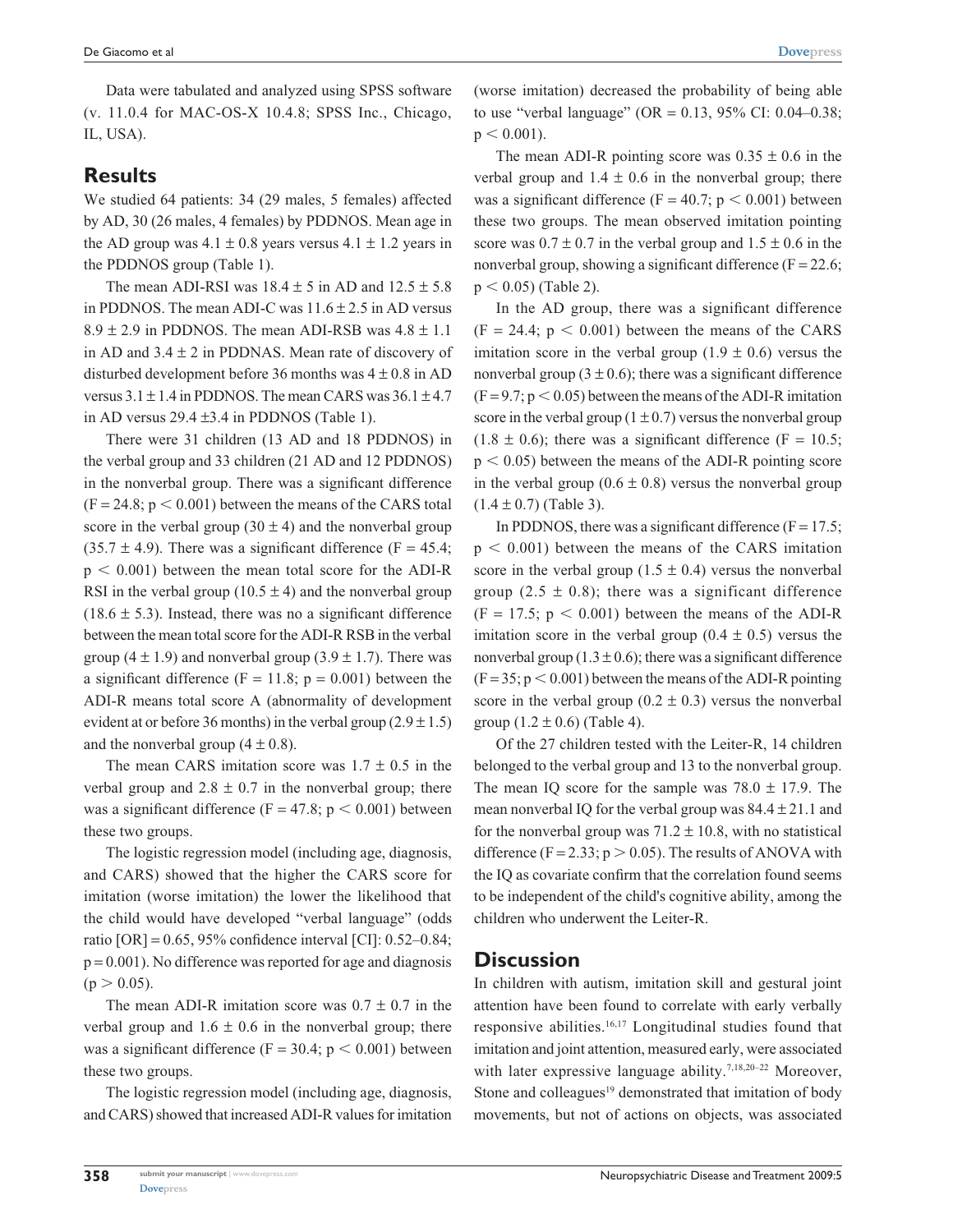| <b>Variable</b>                                                                                                     | <b>AD</b> children | <b>PDDNOS</b> children | p-value     |
|---------------------------------------------------------------------------------------------------------------------|--------------------|------------------------|-------------|
| Ν                                                                                                                   | 34                 | 30                     |             |
| Boy/girl                                                                                                            | 29/5               | 26/4                   |             |
| Age (years)                                                                                                         |                    |                        |             |
| M                                                                                                                   | 4.1                | 4.1                    |             |
| SD                                                                                                                  | 0.8158             | 1.2998                 |             |
| Age distribution (years)                                                                                            |                    |                        |             |
| 3                                                                                                                   | 4                  | 17                     |             |
| 4                                                                                                                   | 15                 | 4                      |             |
| 5                                                                                                                   | 3                  | 8                      |             |
| 6                                                                                                                   | 2                  |                        |             |
| 7                                                                                                                   |                    |                        |             |
| 8                                                                                                                   |                    | $\mathbf{I}$           |             |
| ADI-R, ADOS, and CARS scores                                                                                        |                    |                        |             |
| <b>ADI-RSI</b> (cut-off for autism $= 10$ )                                                                         |                    |                        |             |
| M                                                                                                                   | 18.4               | 12.5                   | p < 0.001   |
| SD                                                                                                                  | 5                  | 5.8                    |             |
| <b>ADI-C</b> (NVC cut-off for autism $= 7$ ;<br>VC cut-off for autism $= 8$ )                                       |                    |                        |             |
| M                                                                                                                   | 11.6               | 8.4                    | p < 0.001   |
| SD                                                                                                                  | 2.5                | 2.9                    |             |
| <b>ADI-R-RSB</b> (cut-off for autism $= 3$ )                                                                        |                    |                        |             |
| M                                                                                                                   | 4.8                | 3.4                    | p < 0.001   |
| SD                                                                                                                  | $\vert . \vert$    | $\overline{2}$         |             |
| <b>ADI-R Developmental deficit</b><br>evident before 36 months<br>$(cut-off for autism = 1)$                        |                    |                        |             |
| M                                                                                                                   | 4                  | 3.1                    | $p = 0.001$ |
| SD                                                                                                                  | 0.8                | 1.4                    |             |
| ADOS module 1/2 comm. (cutoff for<br>$autism = 4/5$ ; cutoff for autism<br>spectrum disorder = $2/3$ )              |                    |                        |             |
| M                                                                                                                   | $6.7$              | 2.5                    | p < 0.001   |
| SD                                                                                                                  | 1.7                | 0.5                    |             |
| ADOS module 1/2 soc.<br>(cutoff for autism $= 7/6$ ; cutoff for<br>autism spectrum disorder = $4/4$ )               |                    |                        |             |
| M                                                                                                                   | 9.0                | 4.7                    | p < 0.001   |
| SD                                                                                                                  | 1.7                | 0.7                    |             |
| ADOS module $\frac{1}{2}$ comm + soc.<br>(cutoff for autism = $12/12$ ; cutoff for<br>autism spectrum disorder 7/8) |                    |                        |             |
| M                                                                                                                   | 15.5               | 7.2                    | p < 0.001   |
| SD                                                                                                                  | 3.3                | 1.0                    |             |
| <b>CARS</b> (cut-off for autism $= 30$ )                                                                            |                    |                        |             |
| M                                                                                                                   | 36.1               | 29.4                   | p < 0.001   |
| SD                                                                                                                  | 4.7                | 3.4                    |             |

**Abbreviations:** ADI-R, Autism Diagnostic Interview-Revised; ADOS, Autism Diagnostic Observation Schedule; CARS, Childhood Autism Rating Scale; CI, confidence interval; comm, Communication Domain; NVC, Nonverbal and Verbal Communication Domain; RSI, Reciprocal Social Interaction Domain; RSB, Repetitive and Stereotyped Behavior Domain; SD, standard deviation; soc, Social Domain.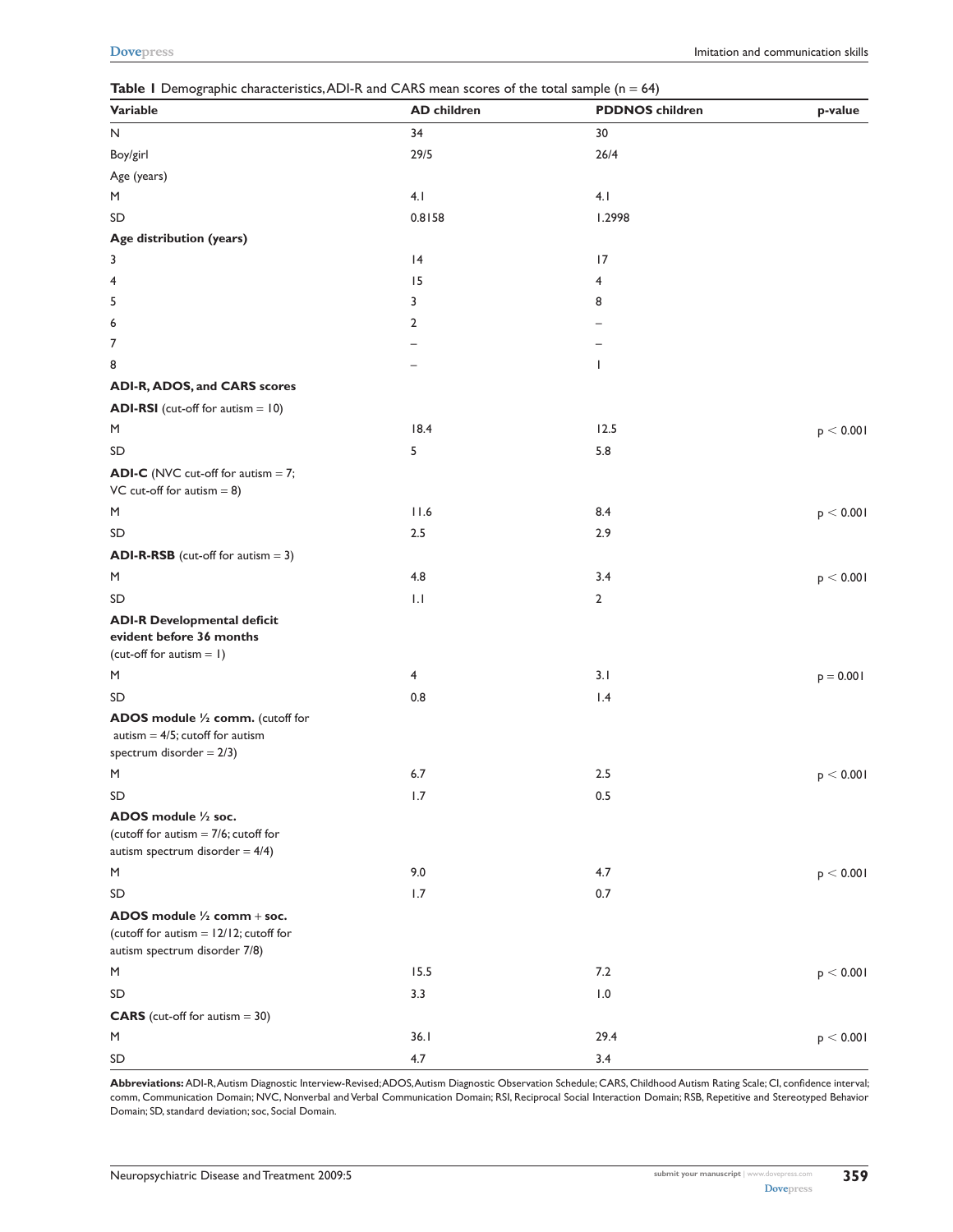|                        | Verbal group $(N = 31)$ |                 | Nonverbal group $(N = 33)$ |       |                 |           |        |          |
|------------------------|-------------------------|-----------------|----------------------------|-------|-----------------|-----------|--------|----------|
|                        | м                       | 95% CI for Mean | <b>SD</b>                  | M     | 95% CI for Mean | <b>SD</b> |        | p        |
| <b>CARS</b> Imitation  | 2.07                    | $.468 - 1.887$  | 0.570                      | 2.803 | $2.54 - 3.05$   | 0.7174    | 47.845 | $<$ 0.05 |
| <b>ADI-R</b> Imitation | 0.71                    | $0.46 - 0.96$   | 0.693                      | .64   | $1.40 - 1.87$   | 0.653     | 30.369 | $<$ 0.05 |
| Observed Imitation     | l.54                    | $0.43 - 0.98$   | 0.66                       | 0.77  | $1.30 - 1.78$   | 0.73      | 22.6   | $<$ 0.05 |
| <b>ADI-R Pointing</b>  | 0.35                    | $0.13 - 0.58$   | 0.608                      | I.36  | $1.13 - 1.60$   | 0.653     | 40.777 | $<$ 0.05 |

| <b>Table 2</b> Mean imitation and pointing items scores for the ADI-R and CARS of the Verbal and Nonverbal Groups |  |  |  |  |
|-------------------------------------------------------------------------------------------------------------------|--|--|--|--|
|-------------------------------------------------------------------------------------------------------------------|--|--|--|--|

**Note:** There is a significant difference for **all** variables.

**Abbreviations:** ADI-R, Autism Diagnostic Interview-Revised; CARS, Childhood Autism Rating Scale; CI, confidence interval; SD, standard deviation.

with later expressive language skills, while Charman and colleagues<sup>18</sup> demonstrated that imitation of action on objects at the age of 20 months was associated with language ability in the fourth year of life.

Our results highlight that a reduced or totally absent spontaneous imitation of actions in AD and PDDNOS children is related to reduced or totally absent communication skills. Vice versa, good imitating of actions is related with good communication. We have shown that most children with impaired spontaneous imitation of actions and pointing demonstrated by high scores for the relative items in the ADI-R, CARS and by spontaneous and partly structured observation of imitation also show very limited expressive language. In the literature, only Charman and colleagues $20$  have previously compared imitation and language skills in children meeting the diagnostic criteria for PDDNOS. Our data, in accordance with those reported in the Charman and colleagues $20$  study, show that poorer imitation is more common in nonverbal children affected by AD and PDDNOS. This finding suggests that the correlation found between imitation and verbal communication could be independent of the specific diagnostic categories, being instead a feature of all autistic spectrum disorders, and featuring only quantitative differences according to the clinical diagnostic category. This association could be explained by the fact that during the prelinguistic stage of child development, communication is based on nonverbal behavior such as gaze, facial expression and body language (including pointing) to communicate their needs, wishes, and social intentions and gesture often conveys information that is not conveyed in the speaker's words.<sup>31,32</sup> Furthermore, during the first stages of verbal skill development, language always accompanies the child's play and only after age two do children abandon their own gestures in favor of the exclusive use of verbal language, when they can manage it in a more mature way.33,34 Our findings seem to support the concept that failure to develop imitation skills could affect the whole communication domain, both gesture and verbal, in these disorders.

In our sample, 27 children were tested with the Leiter-R the mean nonverbal IQ for the verbal group was 84 versus 71 for the nonverbal group. This difference was not statistically significant. This result is consistent with some longitudinal studies in which language at follow-up was not positively associated with a nonverbal IQ.17,20,35 By contrast, other studies in autistic children found different intensities of interaction and imitation deficits according to their cognitive developmental level and nonverbal cognitive ability and earlier communication skills were consistently strong predictors of later language acquisition).<sup>22,36</sup>

As pointed out in the introduction, several authors discussing modern neuropsychological interpretations have assumed that mirror neurons act as a bridge between perceived action and language.12,15,37 Several studies have reported evidence for an impaired mirror neuron system in individuals with autism spectrum disorders.<sup>38-43</sup> It is important to note that

**Table 3** Mean imitation and pointing items scores for the ADI-R and CARS of the children with AD

|                        | AD Verbal group $(N = 13)$ |                 |        | AD Nonverbal group $(N = 21)$ |                 |        |        |          |
|------------------------|----------------------------|-----------------|--------|-------------------------------|-----------------|--------|--------|----------|
|                        | М                          | 95% CI for Mean | SD     | M                             | 95% CI for Mean | SD     |        |          |
| <b>CARS</b> Imitation  | 1.92                       | $1.536 - 2.310$ | 0.6405 | 2.976                         | $2.712 - 3.240$ | 0.5804 | 24.437 | < 0.05   |
| <b>ADI-R</b> Imitation | 0.1                        | $0.62 - 1.54$   | 0.760  | l 81                          | $1.54 - 2.08$   | 0.602  | 9.738  | $<$ 0.05 |
| <b>ADI-R Pointing</b>  | 0.62                       | $0.15 - 1.08$   | 0.768  | l.43                          | $1.12 - 1.74$   | 0.676  | 10.475 | $<$ 0.05 |

**Note:** There is a significant difference for **all** variables

**Abbreviations:** ADI-R, Autism Diagnostic Interview-Revised; CARS, Childhood Autism Rating Scale; CI, confidence interval; SD, standard deviation.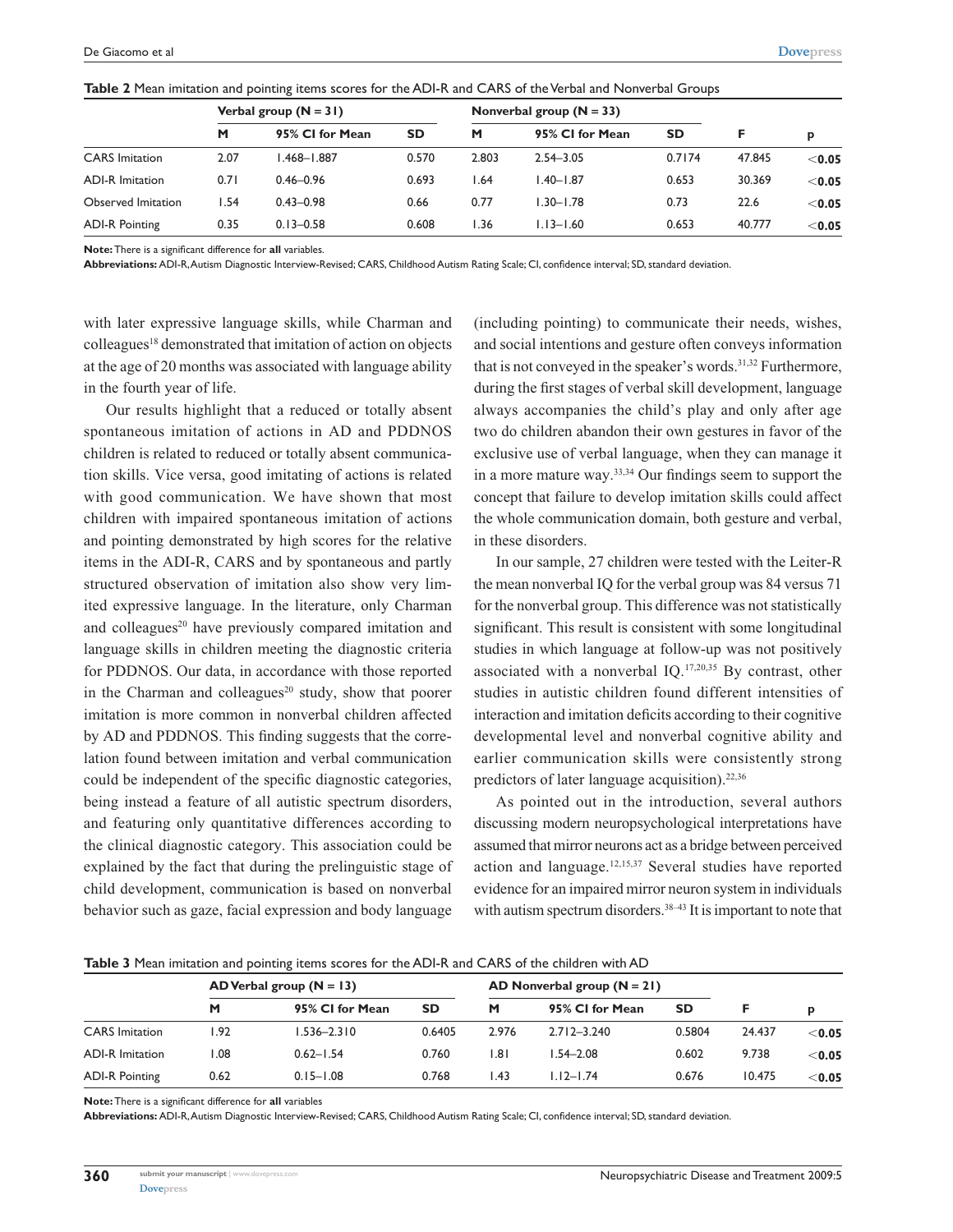|                        | <b>PDDNOS Verbal group (<math>N = 18</math>)</b> |                 |           | <b>PDDNOS Nonverbal group (<math>N = 12</math>)</b> |                 |           |        |          |
|------------------------|--------------------------------------------------|-----------------|-----------|-----------------------------------------------------|-----------------|-----------|--------|----------|
|                        | М                                                | 95% CI for Mean | <b>SD</b> | м                                                   | 95% CI for Mean | <b>SD</b> |        | D        |
| <b>CARS</b> Imitation  | .500                                             | 1.274–1.726     | 0.4537    | 2.500                                               | l.958–3.042     | 0.8528    | 17.530 | $<$ 0.05 |
| <b>ADI-R</b> Imitation | 0.44                                             | $0.19 - 0.70$   | 0.511     | .33                                                 | $0.92 - 1.75$   | 0.651     | 17.483 | $<$ 0.05 |
| <b>ADI-R Pointing</b>  | 0.17                                             | $0.53 - 1.07$   | 0.383     | .25                                                 | $0.86 - 1.64$   | 0.622     | 35.052 | $<$ 0.05 |

**Table 4** Mean imitation and pointing items scores for the ADI-R and CARS of the children with PDDNOS

**Note:** There is a significant difference for **all** variables.

**Abbreviations:** ADI-R, Autism Diagnostic Interview-Revised; CARS, Childhood Autism Rating Scale; CI, confidence interval; SD, standard deviation.

a human mirror neuron is involved in imitation and probably in language.

In accordance with this developing body of literature, our data suggest that in autistic children, a disconnection disorder may be present, negatively affecting the physiological process of communication development. The present findings provide further evidence of an association between an imitation deficit and poor communication development in children with PDDs, supporting the new concept of a neuropsychological implication of the mirror neuron system in these deficits. Therefore, the lack of imitative capacities in autistic and PDDNOS children could be responsible for a reduced or totally absent development of communicative skills.

Our study's limit is that the imitation was assessed by spontaneous and partly structured observation, bearing in mind that at present no structured validated imitation tests are available.

The correlation between imitation and communication skills can be useful for planning rehabilitation treatment for these children in fact, some studies have emphasized the importance of imitation in behavioral intervention to improve communication abilities in young autistic children.<sup>21,44</sup> In particular, Ingersoll and Schreibman<sup>45</sup> demonstrated, by means of a naturalistic behavioral technique in children with autism, that teaching object imitation increases social communication behaviors including language. These results support the effectiveness of intervention to teach imitation as a means of fostering language development. The results of the present study have implications on early intervention goals: imitation may be an important target for early intervention in nonverbal autistic children.

## **Disclosure**

The authors report no conflicts of interest in this work. The limit of the study is that the imitation was assessed with a spontaneous observation and partly structured. No structured imitation tests have been validated to the best of our knowledge.

#### **References**

- 1. Baron-Cohen S. Social and pragmatic deficits in autism cognitive or affective? *J Autism Dev Disord*. 1988;18:379–402.
- 2. Rogers SJ, Pennington BF. A theoretical approach to the deficits in infantile autism. *Dev Psychopathol*. 1991;3:137–162.
- 3. Smith IM, Bryson SE. Imitation and action in autism: a critical review. *Psychol Bull*. 1994;116:259–273.
- 4. Rogers SJ, Bennetto L, McEvoy R, Pennington BF. Imitation and pantomime in high-functioning adolescents with autism spectrum disorders. *Child Dev*. 1996;67:2060–2073.
- 5. Roeyers H, Van Oost P, Bothuyne S. Immediate imitation and joint attention in young children with autism. *Dev Psychopathol*. 1998;10: 441–450.
- 6. Whiten A, Brown J. Imitation and the reading of other minds: Perspectives from the study of autism normal children and non-human primates. In: Braten S, editor. *Intersubjective communication and emotion in ontogeny:* a *sourcebook*. New York: Cambridge University Press; 1998. p. 260–280.
- 7. Stone WL, Ousley OJ, Littleford CD. Motor imitation in young children with autism: What's the object? *J Abnorm Child Psychol*. 1997;25:475–485.
- 8. Striano T, Tomasello M, Rochat P. Social and object support for early symbolic play. *Dev Sci*. 2001;4:442–455.
- 9. Ingersoll B, Schreibman L, Tran QH. Effect of sensory feedback on immediate object. Imitation in children with autism. *J Autism Dev Disord*. 2003;33:673–683.
- 10. Rogers SJ, Hepburn SL, Stackhouse T, Wehner E. Imitation performance in toddlers with autism and those with other developmental disorders. *J Child Psychol Psychiatry*. 2003;44:763–781.
- 11. Di Pellegrino G, Fadiga L, Fogassi L, Gallese V, Rizzolatti G. Understanding motor events: A neurophysiological study. *Exper Brain Res*. 1992;91:176–180.
- 12. Rizzolatti G, Fadiga L, Gallese V, Fogassi L. Premotor cortex and the recognition of motor actions. *Cogn Brain Res*. 1996;3:131–141.
- 13. Rizzolatti G, Craighero L. The mirror-neuron system. *Ann Rev Neurosci*. 2004;27:169–192.
- 14. Rizzolatti G, Arbib MA. Language within our grasp. *Trends Neurosci*. 1998;21:188–194.
- 15. Rizzolatti G, Fogassi L, Gallese V. Cortical mechanism subserving object grasping and action recognition: a new view on the cortical motor functions. In: Gazzaniga M, editor. *The Cognitive Neuroscience*s. Cambridge, MA: MIT Press; 2000. p. 539–552.
- 16. Dawson G, Adams A. Imitation and social responsiveness in autistic children. *J Abnorm Child Psychol*. 1984;12:209–226.
- 17. Mundy P, Sigman M, Kasari C. A longitudinal study of joint attention and language development in autistic children. *J Autism Dev Disord*. 1990;20:115–128.
- 18. Charman T, Baron-Cohen S, Swettenham J, Baird G, Cox A, Drew A. Testing joint attention, imitation and play as infancy precursors to language and theory of mind. *Cogn Dev*. 2000;15:481–498.
- 19. Stone WL, Yoder PJ. Predicting spoken language in children with autistic spectrum disorders. *Autism*. 2001;5:341–361.